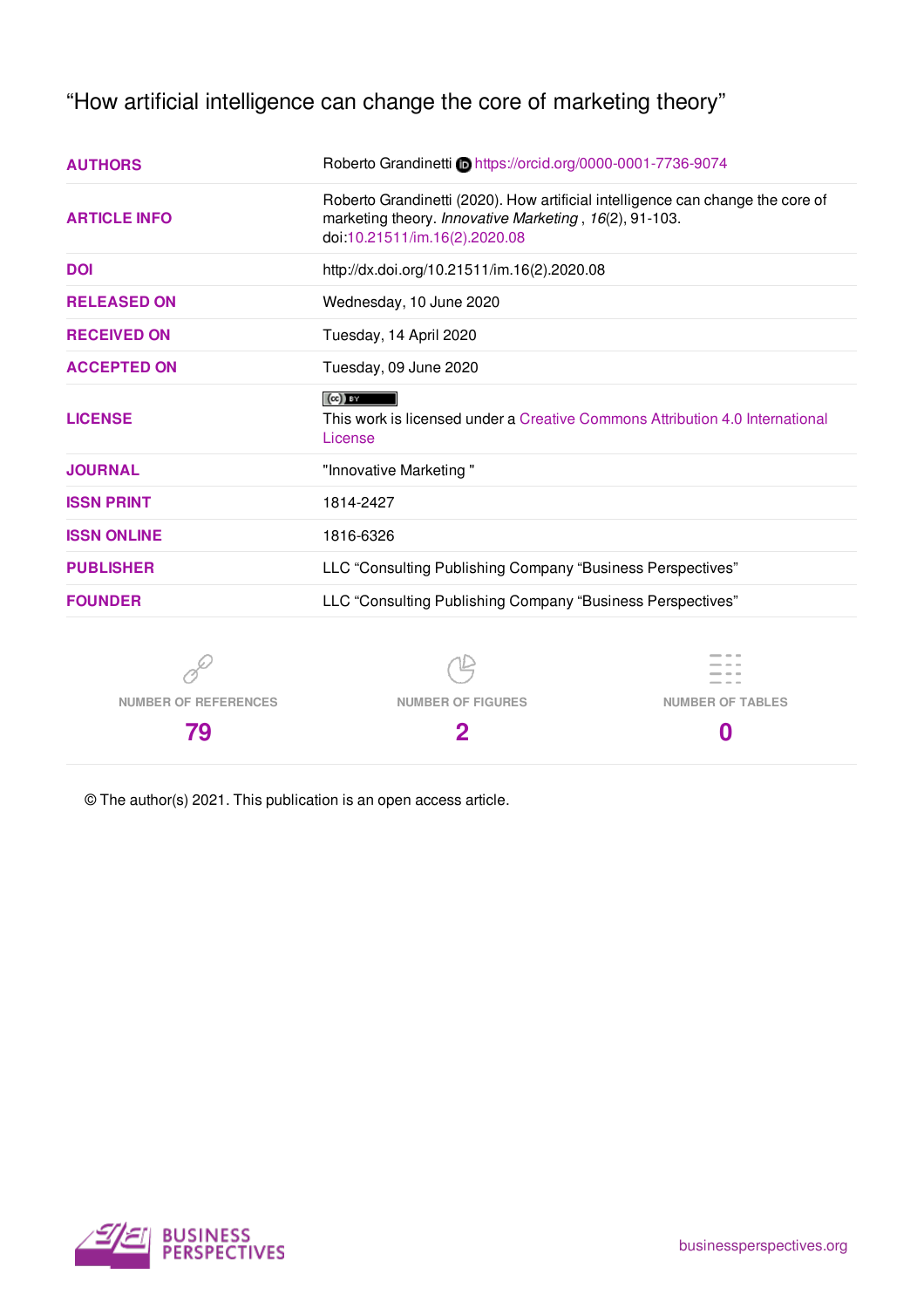

**BUSINESS PERSPECTIVES**

www.businessperspectives.org LLC "СPС "Business Perspectives" Hryhorii Skovoroda lane, 10, Sumy, 40022, Ukraine

**Received on:** 14th of April, 2020 **Accepted on:** 9th of June, 2020 Published on: 10<sup>th</sup> of June, 2020

© Roberto Grandinetti, 2020

Roberto Grandinetti, Full Professor of Management, Economics and Management Faculty, Department of Economics and Management, University of Padova, Italy.

This is an Open Access article, distributed under the terms of the Creative Commons Attribution 4.0 International license, which permits unrestricted re-use, distribution, and reproduction in any medium, provided the original work is properly cited.

**Conflict of interest statement:**  Author(s) reported no conflict of interest **Roberto Grandinetti** (Italy)

# How artificial intelligence can change the core of MARKETING THEORY

#### **Abstract**

Various recently-introduced applications of artificial intelligence (AI) operate at the interface between businesses and consumers. This paper looks at whether these innovations have relevant implications for marketing theory. The latest literature on the connection between AI and marketing has emphasized a great variety of AI applications that qualify this relationship. Based on these studies but focusing only on the applications with a direct impact on the relationship at the very heart of marketing, i.e., the one between firms and consumers, the paper analyzes three categories of AI applications: AI-based shipping-then-shopping, AI-based service robots, and AI-based smart products and domestic robots. The main result of this first analysis is that all three categories have to do, each in their own way, with mass customization. A discussion of this common trait leads us to recognize their ways to mass customization that – unlike the traditional approach developed thanks to flexible automation and product modularity technologies – place the customization process within a broader perspective of consumer needs management. This change in approach means that marketing should focus more on managing consumers' needs than directly on the satisfaction of those needs. This finding marks a genuine discontinuity that opens up a new space for reflection for scholars and marketing managers alike.

**Keywords** shipping-then-shopping model, service robots, domestic robots, smart products, mass customization

**JEL Classification** M15, M31, O33

## **INTRODUCTION**

Artificial intelligence (AI) will change the way we conceive and conduct marketing. This was predicted already in the 1980s, especially regarding the development of marketing decision support systems (Lillis & McIvor, 1985; Wierenga & Oude Ouphuis, 1997). However, this prediction did not come true if about a decade ago – in the authoritative opinion voiced by Berend Wierenga (2010) – the domains of AI applications and of marketing managers' real-life decision-making were still almost completely disjointed.

In recent years, interest in AI and its impact on marketing – and particularly on the marketing of consumer goods and services – has regained momentum. Once again, there is talk of radical changes underway, but this time they are no longer limited to the area of marketing decisions but embrace a considerably wider horizon. Are we again showing signs of excessive optimism regarding AI? For several reasons, we are inclined to believe quite the opposite. To start with, there have been considerable advances in the capabilities of AI in recent times that can be crucially important in marketing because they concern natural language processing, image recognition, speech recognition, problem-solving, and machine learning (Davenport et al., 2020; Kietzmann, Paschen, & Treen, 2018). Second, the capillary use of the Internet and smartphones has hugely increased the amount of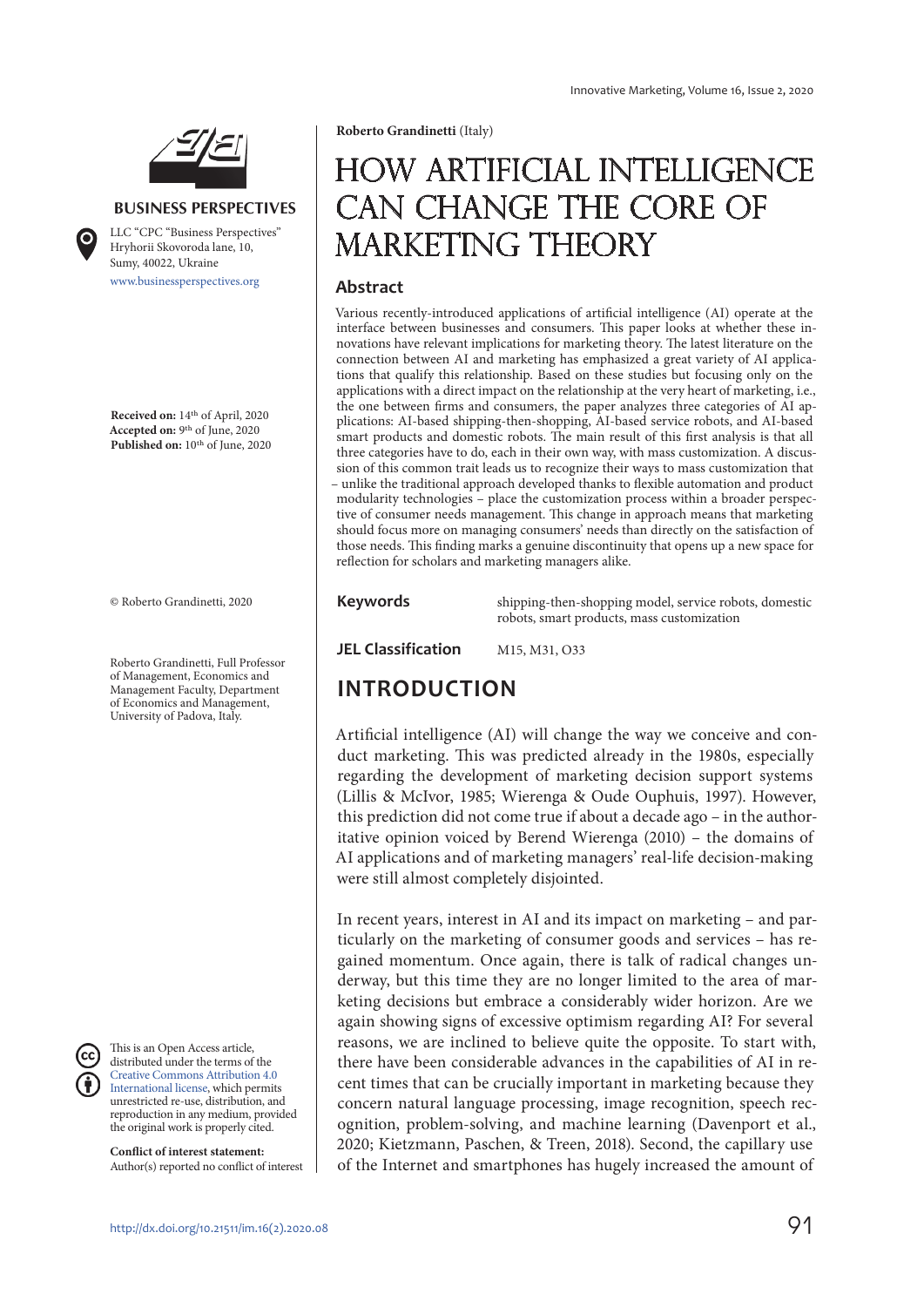information generated by consumers that feed AI systems (Fan, Ning, & Deng, 2020; Schwab, 2017). AI is also part of a wider process that is called the fourth industrial revolution (or digital transformation, industry 4.0), which has several complementary components – including the Internet of Things (IoT) – that are co-evolving (Ustundag & Cevikcan, 2018). Then, we must not forget that several AI applications for the field of marketing have already been tested successfully by pioneering firms, be they incumbents or newly formed (Davenport et al., 2020; Marr & Ward, 2019).

The latest literature on the connection between AI and marketing has emphasized a great variety of AI applications that qualify this relationship (Davenport et al., 2020; Kietzmann et al., 2018; Kumar et al., 2019; Steinhoff et al., 2019; Sterne, 2017). Many of these applications are specifically designed to support marketing management activities, enabling even considerable improvements in their performance, in terms of efficiency and efficacy. The whole spectrum of traditional marketing management activities is affected by the development of AI, from demand forecasting to post-purchase services. Without underestimating the importance of these developments, the present contribution focuses only on the applications directly impacting the relationship at the very heart of marketing, i.e., the one between firms and consumers. These applications might have important implications for the theoretical edifice of marketing, and this paper aims to find out whether this is the case of the "new" AI.

# **1. LITERATURE REVIEW**

From the literature mentioned above, various AI applications interfacing with consumers can be identified. For the analysis, they are placed in three categories: AI-based shipping-then-shopping, AI-based service robots, and AI-based smart products and domestic robots. This section discusses each of these categories of AI applications.

#### 1.1. The shipping-then-shopping model

In traditional brick-and-mortar and online retail experiences, the purchasing process is completed with the product's transfer to the consumer's home. But the founder of Stitch Fix, a multi-brand e-tailer of fashion articles, has reversed the sequence. Katrina Lake defines the business model she has invented as straightforward: "We send you clothing and accessories we think you'll like; you keep the items you want and send the others back" (Lake, 2018, p. 35). Of course, guessing what consumers will like (something that the company has succeeded in doing, as its sales demonstrate) is far from easy. First of all, there is a proprietary AI system that uses a large body of information to select a set of five articles to put into each Fix shipment. This information is provided largely by customers who answer a detailed questionnaire about their style, size, and price preferences (which can be indicated using a table format), plus images or other

non-numerical data about themselves (from customers' Pinterest pages and likes). Other information is drawn particularly from the Stitch Fix company's now very large client portfolio. For an article notoriously hard to fit like jeans, for instance, "the algorithms are able to select for each customer a variety of jeans that other customers with similar measurements decided to keep" (Malone, 2018, p. 37). After each shipment, customers also provide informative feedback that the system uses to improve its picks over time (Lake, 2018; Luce, 2019). However, the preparation of a customized set of articles is not just down to the work of algorithms. The last word always goes to human stylists who can relate to consumers in a more personal way (Malone, 2018). Their intervention justifies that if a customer does not keep any of the articles in a shipment, they still pay \$20.

The art of offering potential customers something capable of satisfying their wishes and expectations is as old as commerce and is still practiced by sales assistants in traditional shops. What is much more recent is the evolution of this practice into a menswear subscription service revolving around the interaction between stylists and customers, as proposed by Trunk Club (founded in 2009) on its company website and in its brick-andmortar shops (Tao & Xu, 2018). Two such major e-tailers as Amazon and Netflix had previously started their services for providing customers with purchasing recommendations (Shen, 2014).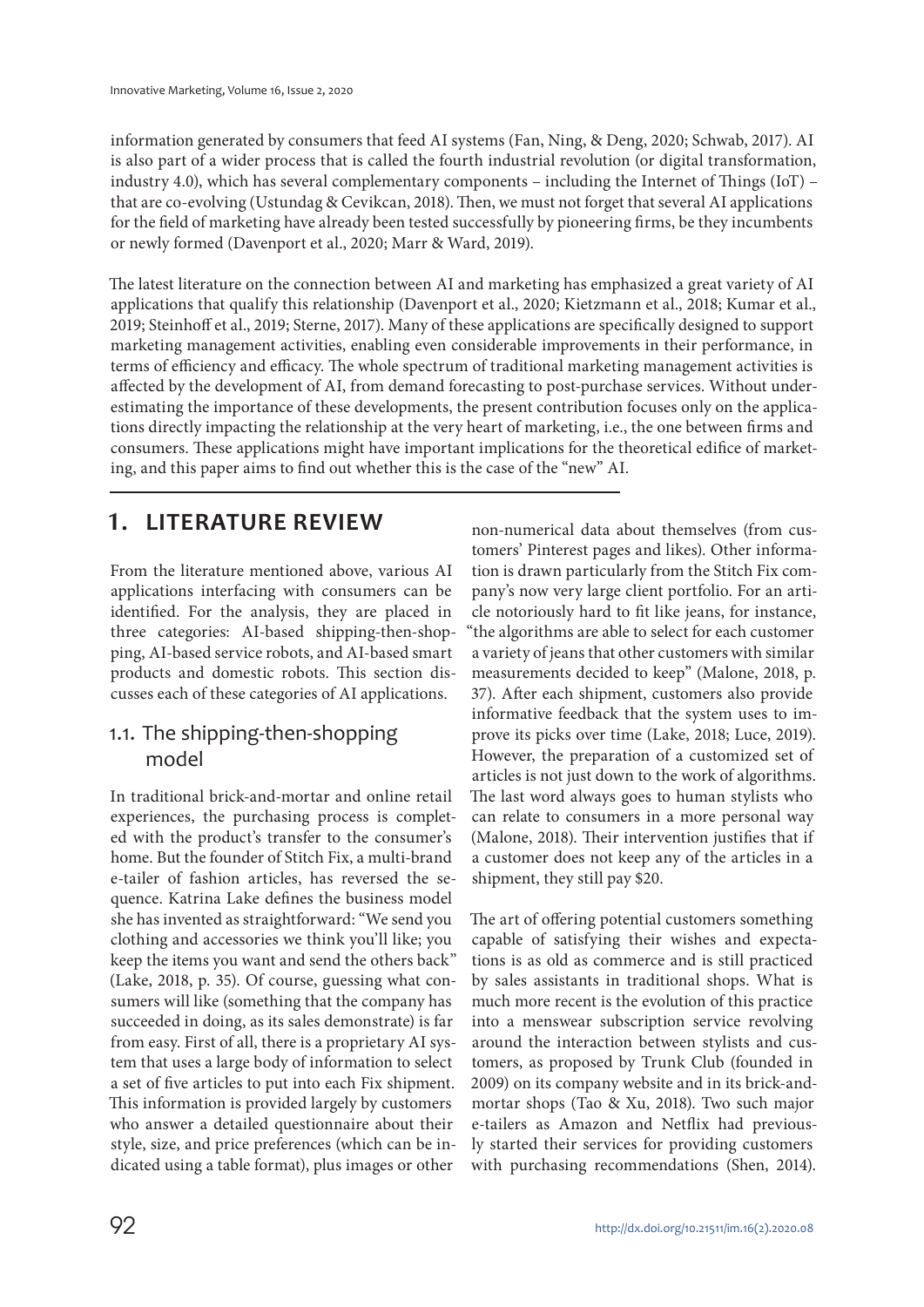Drawing on these experiences, Stitch Fix (founded in 2011) went a significant step further in its shipping-then-shopping model by combining a sophisticated and complex AI system with the work of human stylists. The company's extraordinary success prompted other businesses in the fashion world, including Trunk Club (Modi & Zhao, 2019), to move in the same direction – with very different performance (Davenport et al., 2020). It is probably still too early to draw any conclusions from these experiences. However, at least one general lesson can be learned from the most successful cases: AI can be the cognitive engine of an original tailored approach to the consumer that is capable of achieving high levels of customer satisfaction and loyalty (Davenport et al., 2020).

The fact that a shipping-then-shopping model, even in its AI version, was conceived and developed in the fashion sector might lead us to think that it may have particular features that make it unsuitable for use in other sectors. Such an assumption does not seem to hold when considering that the idea of offering personal recommendations on the strength of previous online purchases was not born in the fashion industry. Amazon is currently developing various projects in the field of "anticipatory shipping" (Marr & Ward, 2019).

#### 1.2. Service robots

Robots or cobots (collaborative robots), as they are sometimes called, are already spreading in factories and elsewhere along the logistic chain. For instance, in Amazon warehouses, they deliver merchandise to employees for packaging and shipment (Daugherty & Wilson, 2018). From the warehouses, the goods then go directly to consumers (as in the case of Amazon), or retailers' shops. Robots have made their appearance in retailing too, standing behind frontline employees, or interfacing directly with customers visiting the shop. The prospects for growth in both these applications of robotics in shops seem very promising (Bogue, 2019). In the former case (robots helping employees), the growing tendency for people to purchase items online and pick them up in-store is perfectly suited to the presence of in-store robots that know exactly where to find every product and the optimal picking route (Bogue, 2019). As for the second type of robots (that help customers), the ability to interact with customers is a distinctive trait of a new generation of robots destined to replace or work alongside human employees (Belanche et al., 2020; Wirtz et al., 2018). A frequently-mentioned case is the LoweBot, a service robot introduced in 2016 by a retailer specializing in home improvements. It helps customers to find products and can answer simple questions. It also assists employees in identifying low stock levels, for instance, or misplaced items (Bogue, 2019; Larivière et al., 2017).

Service robots are being tested not only in shops but also in other service delivery contexts. Some robots can serve as coffee baristas or restaurant waiters (Davenport et al., 2020; Fan et al., 2020), and robots at the reception desk in hotels or museums (Wirtz et al., 2018). Robots are assisting child patrons in public libraries (Lin et al., 2014), and healthcare robots are now used in various hospitals (Pee, Pan, & Cui, 2019; van Wynsberghe, 2016).

Focusing on frontline services, Wirtz et al. (2018, p. 909) defined service robots as "system-based autonomous and adaptable interfaces that interact, communicate, and deliver service to an organization's customers". This definition underscores the evolutionary leap that robots made as soon as they were fitted with AI. They can now perform complex series of actions and analyze data, learn and make autonomous decisions, adapt, and customize their services (starting by recognizing a customer). The information they use to do their job comes from incorporated devices (cameras, microphones, and sensors), from sources within the organization where they operate (in particular, its customer database), and – increasingly in future – from outside sources. Wirtz et al. (2018) also emphasize the social dimension of AI-based service robots as they represent the counterpart in the interaction with a customer. As van Doorn et al. (2017, p. 43) illustrate with the concept of automated social presence, their social skills may be more or less well developed, meaning "the extent to which technology makes customers feel the presence of another social entity".

The definition of service robots suggested by Wirtz et al. (2018) is very broad. It embraces frontline service robots in the strict sense (the topic of this section) – which may have anthropomorphic physical features, or they may not (as in the case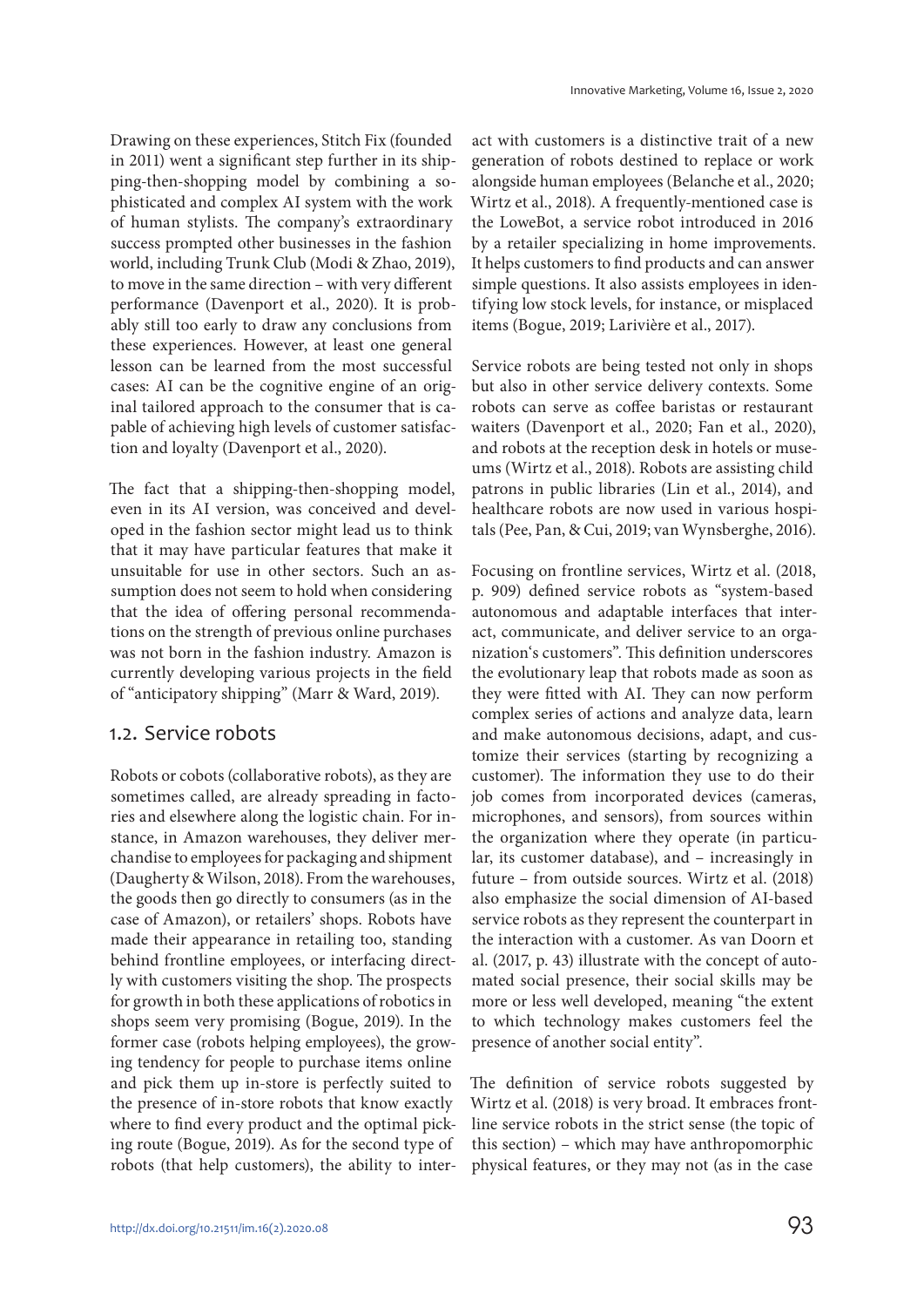of the previously-mentioned LoweBot) – and any other frontline service technology (De Keysers et al., 2019), whether it is a real frontline presence or a virtual one (as in the case of AI customer assistance software working independently and learning over time). However, virtual assistants are classified as service robots, which unavoidably creates a certain overlap with the type of applications discussed in the previous section. For instance, a virtual style assistant like Amazon's Echo Look is clearly inspired by the Stitch Fix experience (Luce, 2019).

Service robots can completely replace frontline employees or else work behind or alongside them (Robinson et al., 2019). The main factor driving the diffusion of robots instead of employees is to obtain cost savings for the firm (De Keyser et al., 2019). Alternatively, robots can augment the service provided by frontline employees, helping them to do their job better (De Keyser et al., 2019; Larivière et al., 2017; Marinova et al., 2017). That said, the substitution versus augmentation dichotomy fails to cover the case where robots take over from employees in directly interacting with customers so that the same employees can do something else, or do their normal job differently, or better. This division of labor characterizes the case of LoweBot, for instance: as the company emphasizes on its Lowe's Innovation Labs site: "As LoweBot helps customers with simple questions, it enables employees to spend more time offering their expertise and specialty knowledge to customers". Some authors have pointed out that such a joint and complementary presence of robots and employees is a factor that favors the customers' acceptance of the robots (Davenport et al., 2020). There is clear empirical evidence of this aspect in the hospital sector (Longoni, Bonezzi, & Morewedge, 2019).

### 1.3. Smart products and domestic robots

Intelligent products and smart products are terms that can be used interchangeably (Meyer, Främling, & Holmström., 2019), though the domains in which the former is used are mainly in manufacturing and supply chains, while the latter is used more to refer to the use that consumers make of such products. While intelligent

or smart products may be more or less intelligent, as Meyer et al. (2009) remind us, there is no doubt that their average level of intelligence has increased thanks to recent advances in AI, and so has the opportunity to incorporate them in artifacts and products, and this trend will continue (Tomiyama et al., 2019). Firms in every sector are integrating AI in their products to make what they have to offer their customers more compelling (Porter & Heppelmann, 2014). Examples are BMW, Tesla, and Volvo in the automotive industry (Marr & Ward, 2019), supported by software companies like Affectiva (Davenport et al., 2020). Even the voice assistants already on the market for years, starting from Apple's pioneering Siri, can be defined as smart products (Kaplan & Haenlein, 2019; McLean & Osei-Frimpong, 2019).

Embedding AI in a product enables it to be context-aware, to adapt to particular situations, and especially to different users and other products. Using data obtained from the environment, smart products "take action" independently, and even proactively (Maass & Varshney, 2008). Given these characteristics, and considering these products as service-providing platforms (Vargo & Lusch, 2004), the services that smart products can provide are highly customizable (Kumar et al., 2019). Smart products also learn from experiences in which they are involved and, with time, this improves the alignment between their actions and the degree of customization they can achieve.

The broad category of smart products also includes domestic robots that cater for various needs associated with domestic life nowadays. There are robotic vacuum cleaners and other kinds of cleaning robots, robots that do garden maintenance and laundry, and companion robots such as those used in caring for the elderly (Bogue, 2017; Čaić, Odekerken-Schröder, & Mahr, 2018). These robots are essentially no different from the frontline service robots discussed previously, apart from the different contexts in which the former and latter provide their services. On the other hand, the resemblance between the two types of robots will make their respective usage contexts similar. In the case of domestic robots too, AI has proved a formida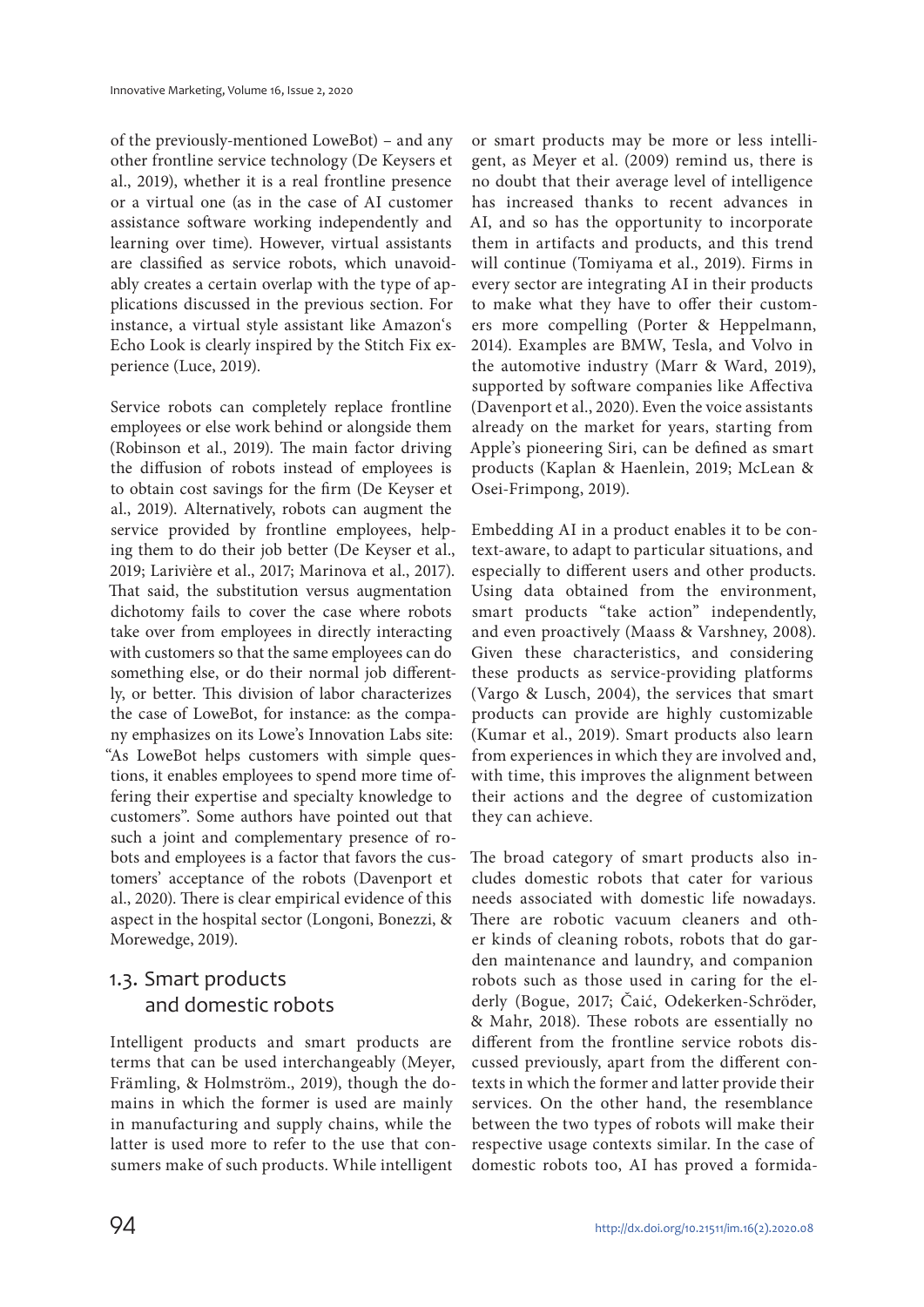ble lever for departing from the past, when single-function robots could perform a very limited set of tasks (Bogue, 2017). Their improvement, in terms of their smartness and the extension of what they can do, makes it easy to predict a strong increase in the diffusion of domestic robots in the future. Their popularity may even parallel that of service robots, though the issues that interfere with consumers' acceptance of either type of device should not be underestimated (Davenport et al., 2020; Sohn & Kwon, 2020).

Smart products and domestic robots, frontline service robots, and various other frontline service devices are all smart objects. Their ability to enter into a relationship with people and other objects is an indispensable component of their intelligence. Smart objects are the "things" of the Internet of Things (IoT). Smart objects and the IoT "are two ideas which describe the future, walk together, and complement each other" (García et al., 2017, p. 7).

# **2. GENERALIZATION OF THE MAIN STATEMENTS**

A cross-analysis of the categories of AI applications described above leads us to acknowledge a dimension that they share: each in their own way, they all have to do with mass customization, in the sense of capability to offer individually tailored products or services on a large scale (Gilmore & Pine, 2000; Zipkin, 2001). Whether in AI-based robots and products or the shipping-then-shopping model, customization is achieved through the interaction between an artifact (robot, product, software) and a consumer. It is worth noting that the system pioneered by Stitch Fix lies midway between "customization" and "personalization", according to the distinction drawn by Arora et al. (2008): the latter is involved when firms decide which products are suitable for given individual consumers, basing their decision on previously-collected customer data; the former when consumers actively specify what product they want. Interestingly, Arora et al. (2008) mention as a very popular example of personalization the collaborative filtering used by Amazon to establish what music or

books to recommend to its customers. As it was seen, Stitch Fix revisited this and other experiences, developing a model that more closely resembles customization proper. Exploiting the information exchanged between the business and the customer, the resulting objectively-tailored product assortment is the outcome of a co-specification. The part played by the customer is partly active, and partly passive or unwitting.

At the end of the last century, the third industrial revolution – based on flexible automation or flexible manufacturing, and product modularity – paved the way to mass customization, i.e., to an appropriate variety and, at the same time, accessible to a large number of consumers (Feitzinger & Lee, 1997; Pine, 1993). In contrast with the mass production paradigm based on standardized products sold at prices that everyone can afford, mass customization succeeds in making product variety inexpensive "so that nearly everyone finds exactly what he or she wants at a reasonable price" (Kotha, 1994, p. 22). Over time, mass customization strategies have come to rely on sophisticated web-based product configuration systems (Fogliatto et al., 2012). Looking at the results achieved along the technological path to mass customization, it should be said that the promised encounter between the variety offered by firms and the variety demanded by consumers had been only partially successful (Franke, 2009; Haug et al., 2012; Matzler et al., 2007; Tiihonen & Felfernig, 2017; Zipkin, 2001). Among the reasons for this, what interests us most for the analysis concerns the previously-quoted phrase "what he or she wants" since consumers may not know exactly what they want (Franke, 2009; Kramer, 2007; Simonson, 2005; Syam et al., 2008; Zipkin, 2001). When this happens, the elicitation mechanisms developed by firms to obtain precise information from their customers cannot function properly. This gives rise, on the demand side, to a problem of preference specification or preference construction (Kramer, 2007) such that it becomes objectively difficult on the supply side (the seller in a brick-and-mortar store, or the software of a manufacturer or a retailer in the online sales of customized products) to offer solutions that customers will judge suited to their needs at the time of their consumption.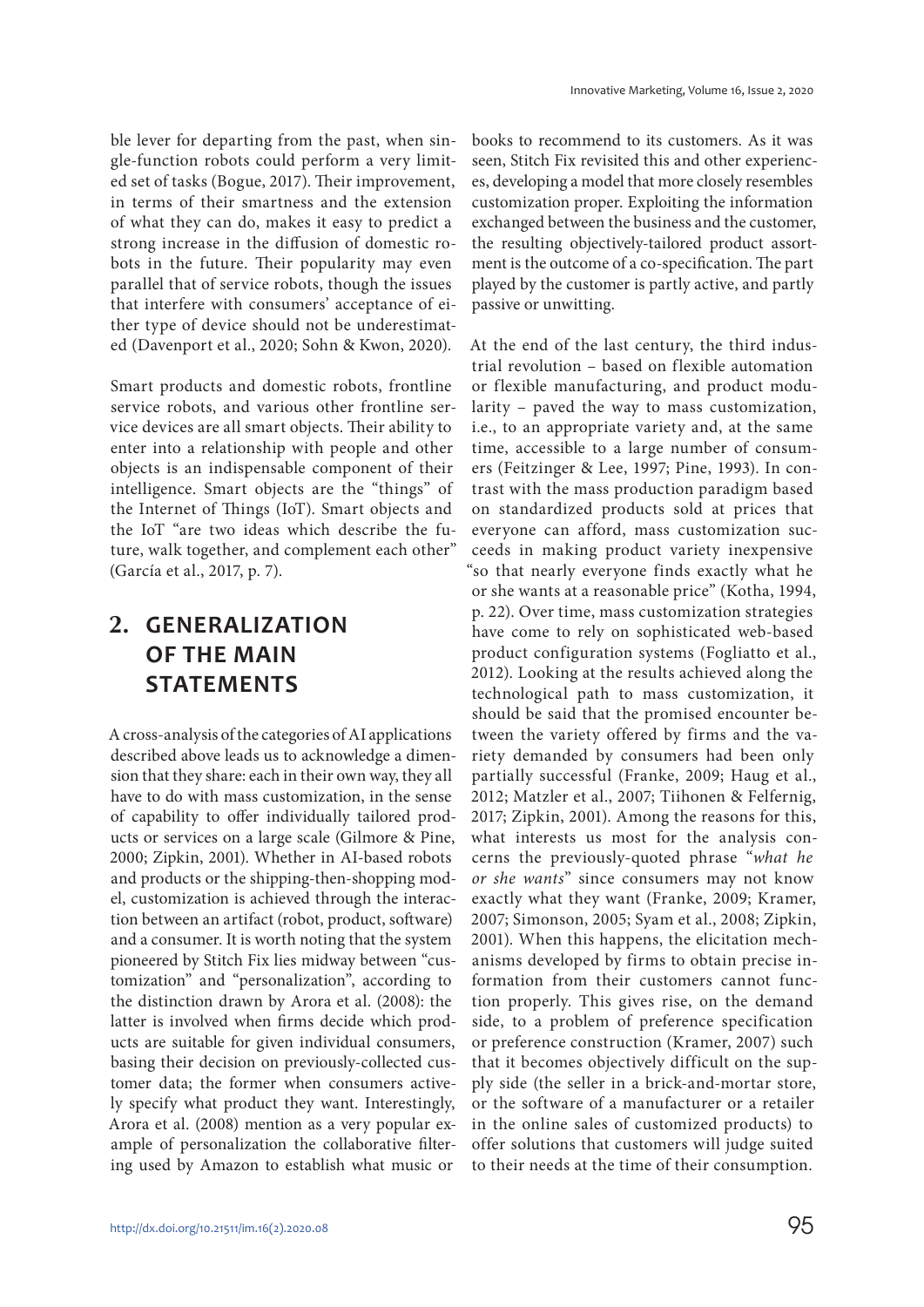The problem of preference specification can be managed by interacting with the customer, as emphasized in marketing studies that – in the wake of the contribution from Peppers and Rogers (1993) – have seen mass customization and one-to-one marketing as two sides of the same coin. A good interaction with the customer triggers and supports a shared preference construction process, thereby clarifying the customer's initial ideas (Simonson, 2005). This process is unavoidably costly for the business and affects the price of the products being customized. In other words, the more mass customization has to rely on this interaction, the more the "mass" part of the oxymoron is diluted. Consumers may find the interaction costly as well (Dellaert & Stremersch, 2005; Matzler et al., 2007; Tiihonen & Felfernig, 2017), but they will be more willing to spend their time on the interaction if the consumer experiences the process designed by the firm as an experience sufficiently gratifying and emotionally enriching (Addis & Holbrook, 2002; Di Bernardo and Grandinetti, 2012; Fan et al., 2020; Franke & Schreier, 2010; Teichmann et al., 2016). Be that as it may, there is still an unavoidable structural element of uncertainty due to the unconscious dimension behind consumer behavior (Martin & Morich, 2011), which may negatively influence the consumer's final judgment, making the interaction effort pointless.

In its more advanced versions, the shipping-then-shopping model takes effect precisely on this element of uncertainty. It improves the efficacy (and efficiency) of the mass customization process by using AI algorithms to analyze information not explicitly provided by the consumer; relying on a broad and constantly expanding specific numerical and non-numerical database for a given consumer, which can be compared with other consumers' data; and involving high-level professionals (such as fashion stylists) on a large scale. At the same time, this model tends to involve consumers on an emotional level, immersing them in a globally gratifying experience (Tao & Xu, 2018). It is worth noting that the customization and associated co-specification of preferences take shape differently in the shipping-then-shopping model vis-à-vis the traditional mass customization approach (Figure 1). The latter involves a flexible and modular production of goods and services, the former entails selecting from a vast, but still giv-

en range of products. However, these two methods seem capable of contaminating one another. On the one hand, a shipping-then-shopping strategy can also include products customized according to the traditional mass customization approach in the range it offers. On the other hand, the efficacy of customization based on product configurators might be improved by experimenting with new AI-based approaches in the wake of what has been achieved using the shipping-then-shopping model (Tiihonen & Felfernig, 2017). More in general, the association between AI and customization looks like an area worth exploring that is likely to generate new and original developments.

While the shipping-then-shopping model and, in future, also product configurators (once the use of AI has made them smarter) change the traditional approach to mass customization, the AI-based evolution of service robots will entrain some of the services traditionally provided by frontline personnel into the sphere of mass customization. In a sense, one could speak of service industrialization, but this is a very different phenomenon from what was seen in the past (Levitt, 1976) (Figure 2). In fact, it was seen from the studies mentioned in a previous section that, in known and predictable experimental settings, AI-based service robots: (1) do not lead to a McDonaldization of the services with a corresponding loss of flexibility and customization; (2) have the advantage of never becoming impatient, as frontline employees sometimes do; (3) can draw on a stock of knowledge far exceeding that of even the most expert employee at the interface with the customer; and (4) may not necessarily replace, but serve instead in a complementary role alongside human employees, and this sharing of the workload strengthens the level and quality of the customization made available to consumers. It is also worth noting that these characteristics are identifiable in the shipping-then-shopping model as well (and in product configurators) insofar as they are considered as customized services for supporting the customization of products (goods), and compared with similar services provided by sales personnel in brick-and-mortar shops.

The third category of AI applications considered here includes smart products and domestic robots, which share the feature of being used by consum-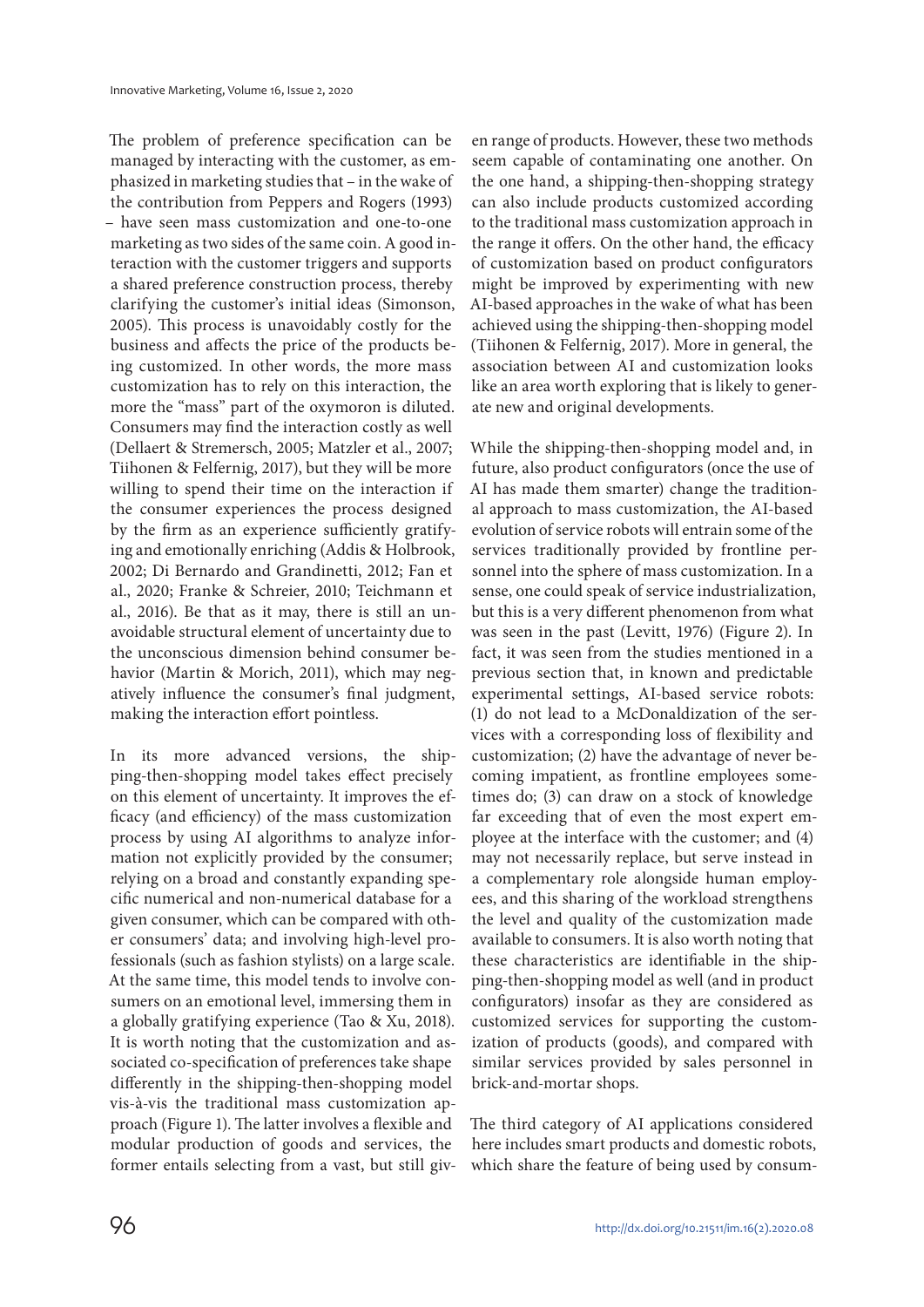

**Figure 1.** From traditional to AI-based mass customization

ers in their own homes or elsewhere, places different from those managed by service organizations. However, to examine mass customization, it is useful to consider the two groups separately. As mentioned earlier, there are no substantial technological differences between domestic robots and service robots, which is also true for mass customization. While service robots extend the domain of mass customization to services provided by frontline personnel, domestic robots extend it to services provided by consumers themselves (self-service), or by their domestic workers. Smart products, on the other hand, can be more useful than products obtained using the traditional approach to mass customization (Figure 1). In the latter case, all customization is completed, once and for all, in the interaction preceding the purchase, whereas smart products manage the customization directly and interactively, during their usage, and the outcome is variable. Consider, for example, the products that adapt ergonomically to certain physical characteristics of their user, adjusting to different use situations or changing in the individual. While making products with a potential for customization is not new (Gilmore & Pine, 1997; Zipkin, 2001), the idea of doing so with AI is setting the stage for something entirely novel (Kumar et al., 2019). Intriguingly, there can be seen much the same connection between smart products and the shipping-then-shopping model as concerns the preference specification process. In both cases, this process takes place effectively thanks to the cognitive capacity of AI, and to the information provided by the consumer.

### **3. DISCUSSION**

The analysis suggests that the novel association between AI and marketing artifacts (products, robots, software) induces mass customization to move away from the ancillary role to which it had



**Figure 2.** From traditional to AI-based service industrialization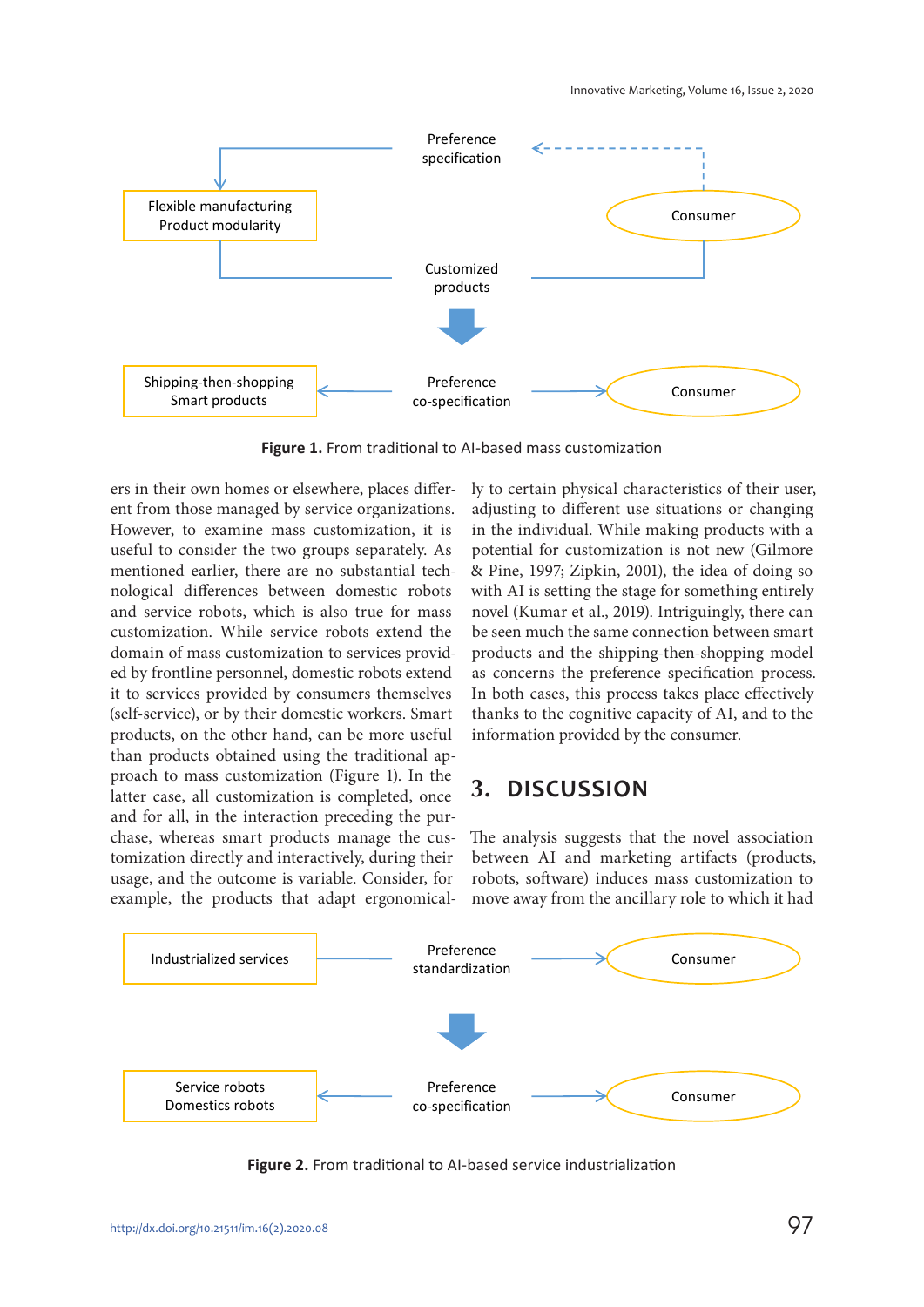been relegated, and occupy the very heart of the theory and practice of marketing. Following this shift, the goal of marketing would focus less on directly satisfying consumers' needs, as still stated in current definitions of marketing (e.g., Baker, 2014; Kotler & Armstrong, 2018) – where these needs are elements exogenous to the marketing process (and are unambiguous as far as the consumer is concerned) – and more on managing consumers' needs to ensure their satisfaction. Thus, the marketing process becomes a needs management process, and this is precisely what is customized with the help of intelligent interfaces (products, robots, software) capable of interacting with the consumers' intelligence. Needs management and (mass) customization thus become key marketing constructs.

If the phenomena described above continue to develop and spread, the advent of the needs management perspective would bring a "Copernican" revolution in the world of marketing. It would be no less game-changing than the transition in the last century when firms' approach to the market switched from focusing on sales to marketing in the modern sense of the word (Kotler, 1965; Levitt, 1960). Moving along this path, the concept of preference construction – as discussed in a specific line of research (Warren et al., 2011) – can serve us well as a core element of the new theoretical building of marketing, much more important than it might seem today in the existing framework.

This genuine discontinuity opens up a new space for reflection for scholars and marketing managers alike. Taking this view, it would seem reasonable to say, as some authors have done already (reviewed by Kaartemo & Helkkula, 2018), that AI applications in the world of marketing supply new lymph to the value co-creation processes made popular by the value co-creation theory of Prahalad and Ramaswamy (2004), and the service-dominant logic of Vargo and Lusch (2004). However, if we were to remain on this plane, we would be unable to grasp the discontinuity that our analysis has identified. In other words, considering the two parts of the value co-creation process, the current (and future) use of AI gives the offering part far more cognitive capacity and power than in the past, on the strength of which they can set themselves the ambitious goal of managing consumers' particular needs. The obvious, strong asymmetry between firms and consumers prompted by the former's use of AI is a new, robust argument supporting the suggestion advanced by Cova et al. (2011) that the concept of value co-creation is approached more cautiously and critically than has been done to date in the literature on management and marketing.

While it is hard to imagine the revolution promised by modern AI not happening, as it was said in the introduction to this paper, it is also important to bear in mind that this will be a "slow" revolution (Davenport, 2018). Two factors combine to make it so, one on the supply side, and one on the demand side. On the supply side, much research and experimental work remain to be done before the "normal" level of intelligence associated with AI applications that interact with consumers achieves a full context awareness, i.e., when they can "address complex, idiosyncratic tasks by applying holistic thinking and context-specific responses" (Davenport et al., 2020, p. 27). On the demand side, consumers have reservations about AI that negatively affect their propensity to make use of its applications. This attitude stems partly from the feeling that such technologies neglect their uniqueness (Davenport et al., 2020; Longoni et al., 2019), an aspect goes hand in hand with the problem mentioned above on the supply side. Then, no less important is the fact that consumers worry about their privacy (Davenport et al., 2020; McLean & Osei-Frimpong, 2019; Pagallo, 2013). This second problem is intrinsic: consumers must provide the personal details on which AI applications rely, as discussed earlier, in exchange for customization. In the case of online customized advertising, such a trade-off has triggered a debate on the privacy-personalization paradox (Aguirre et al., 2015).

On both sides, the situation is still developing. As concerns the technologies and AI systems, the direction taken by innovation efforts is clearly towards context awareness, as mentioned in various pioneering experiences (Davenport et al., 2020; Huang & Rust, 2018). Moreover, the cognitive capacity that AI applications can deploy at the interface with consumers is gaining strength as they coevolve with other components of the fourth industrial revolution. In the case of coupling AI with the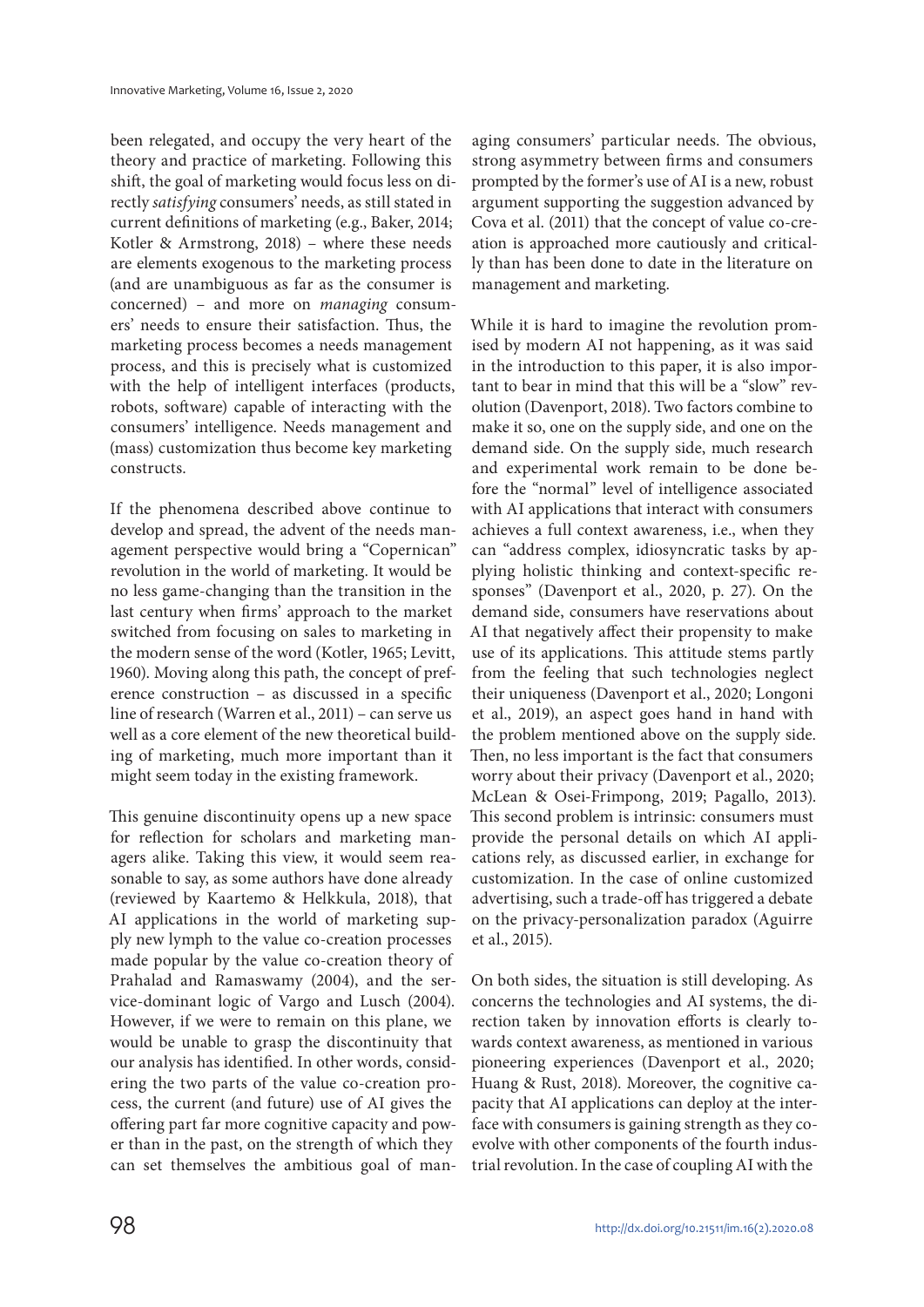IoT, suffice it to mention as an example the chance to connect service robots of the same type (Wirtz et al., 2018). On the demand side, consumers' reservations about their privacy are well-founded and pose the problem, yet to be solved by policymakers, of how to control who manage large amounts of personal data (Davenport et al., 2020; Horvitz & Mulligan, 2015). That said, if simply looking at the paradox between privacy and customization, it is reasonable to expect that consumers who appreciate the benefits of AI-based customization will come to trust the other party, defusing the paradox as a result. This can only happen if effective customization counts for the consumer. A recent, important work by Longoni et al. (2019) on the use of healthcare services provided by AI suggests

that this is, in fact, the case. The authors demonstrate that consumers resist these services because they think an AI provider (such as a robot) is less able than a human provider to take their unique characteristics and circumstances into account. However, their reluctance fades when AI provides healthcare that is presented as customized. These empirical results bring us back to the association between the concepts of mass customization and need management emerging from the analysis. For organizations wishing to embark on the "high road" to AI, taking the needs management perspective, a crucial and specific part of their marketing strategy will have to focus on communicating the customization process in which they wish to involve consumers transparently and effectively.

# **CONCLUSION**

This paper attempts to shed light on whether the new season of AI applications in organizations offering consumer goods and services has elements of novelty sufficient to have important implications from the point of view of marketing theory. For this purpose, the analysis focused on three categories of AI applications that operate at the interface between businesses and their customers: AI-based shipping-then-shopping; AI-based service robots; and AI-based smart products and domestic robots.

Looking at the very different applications of AI in these three categories, and how they operate, it was seen that they all have to do with mass customization. To be more precise, they are ways to mass customization that, unlike the traditional approach (which developed thanks to the technologies of the third industrial revolution), set the customization process proper in a broader perspective of managing consumers' needs. This also means managing consumers' partial ignorance of what is involved and their uncertainties too. In short, the focus of marketing should be on managing the needs rather than on its outcome, namely their satisfaction.

# **AUTHOR CONTRIBUTIONS**

Conceptualization: Roberto Grandinetti. Data curation: Roberto Grandinetti. Formal analysis: Roberto Grandinetti. Funding acquisition: Roberto Grandinetti. Investigation: Roberto Grandinetti. Methodology: Roberto Grandinetti. Project administration: Roberto Grandinetti. Resources: Roberto Grandinetti. Software: Roberto Grandinetti. Supervision: Roberto Grandinetti. Validation: Roberto Grandinetti. Visualization: Roberto Grandinetti. Writing – original draft: Roberto Grandinetti. Writing – review & editing: Roberto Grandinetti.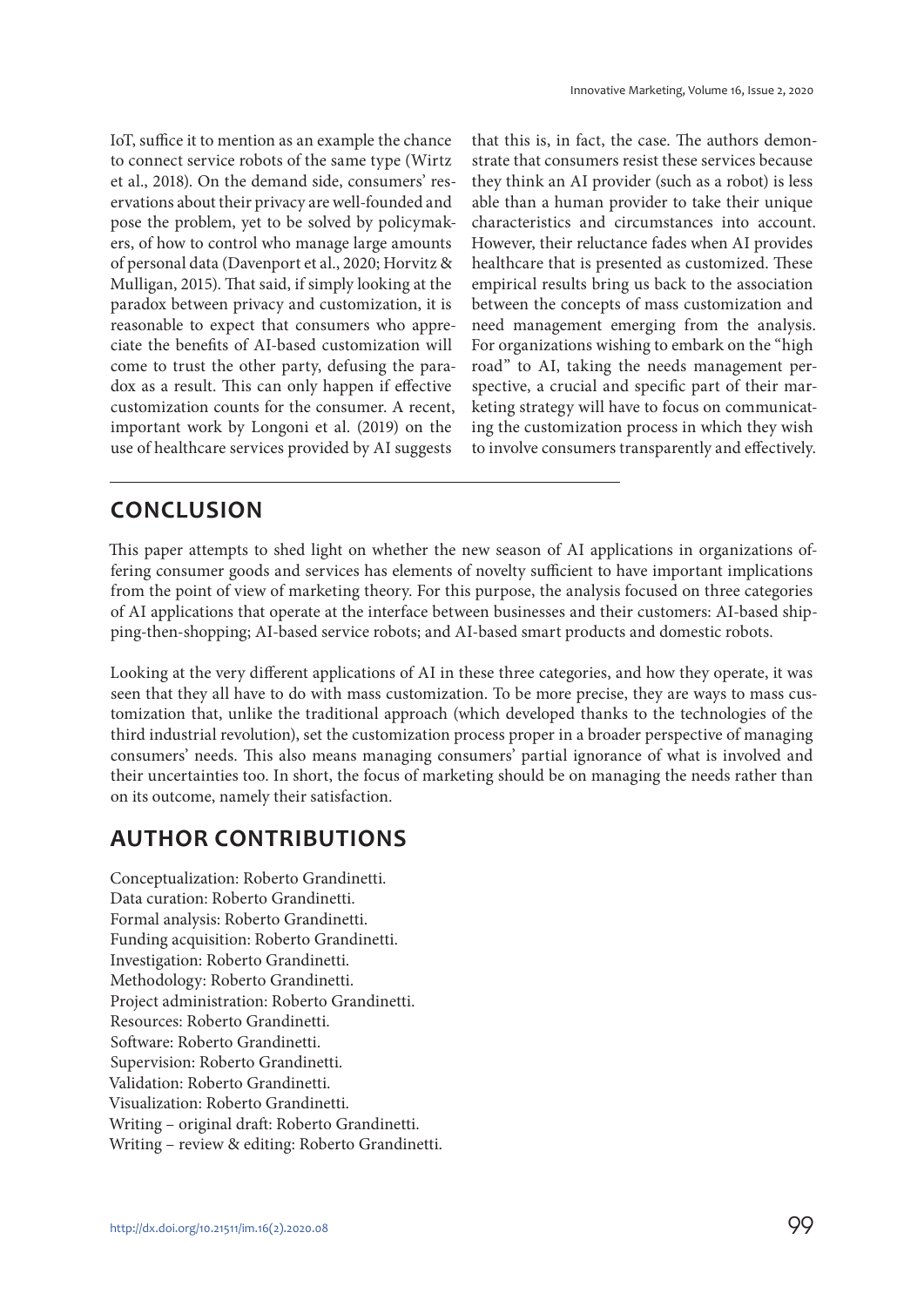# **REFERENCES**

- 1. Addis, M., & Holbrook, M. (2002). On the conceptual link between mass customization and experiential consumption: An explosion of subjectivity. Journal of Consumer Behavior, 1(1), 50-66. https://doi. org/10.1002/cb.53
- 2. Aguirre, E., Mahr, D., Grewal, D., de Ruyter, K., & Wetzels, M. (2015). Unraveling the personalization paradox: The effect of information collection and trust-building strategies on online advertisement effectiveness. Journal of Retailing, 91(1), 34-49. https://doi.org/10.1016/j. jretai.2014.09.005
- 3. Arora, N., Dreze, X., Ghose, A., Hess, J. D., Iyengar, R., Jing, B., Joshi, Y., Kumar, V., Lurie, N., Neslin, S., Sajeesh, S., Su, M., Syam, N., Thomas, J., & Zhang, Z. J. (2008). Putting one-to-one marketing to work: Personalization, customization, and choice. Marketing Letters, 19(3-4), 305-321. Retrieved from https://link.springer.com/article/10.1007/s11002-008-9056-z
- 4. Baker, M. J. (2014). Marketing strategy and management (5th ed.). New York: Palgrave Macmillan.
- 5. Belanche, D., Casaló, L. V., Flavián, C., & Schepers, J. (2020). Service robot implementation: A theoretical framework and research agenda. The Service Industries Journal, 40(3-4), 203-225. https:// doi.org/10.1080/02642069.2019.1 672666
- 6. Bogue, R. (2017). Domestic robots: Has their time finally come? Industrial Robot, 44(2), 129-136. https://doi.org/10.1108/IR-01- 2017-0018
- 7. Bogue, R. (2019). Strong prospects for robots in retail. Industrial Robot, 46(3), 326-331. Retrieved from https://www.researchgate. net/publication/332819045\_ Strong\_prospects\_for\_robots\_in\_ retail
- 8. Čaić, M., Odekerken-Schröder, G., & Mahr, D. (2018). Service robots: Value co-creation and co-destruction in elderly care networks. Journal of Service Manage-

ment, 29(2), 178-205. Retrieved from https://www.researchgate. net/publication/323551428\_Service\_robots\_Value\_co-creation\_ and\_co-destruction\_in\_elderly\_ care\_networks

- 9. Cova, B., Dalli, D., & Zwick, D. (2011). Critical perspectives on consumers' role as "producers": Broadening the debate on value co-creation in marketing processes. Marketing Theory, 11(3), 231-241. https://doi. org/10.1177%2F1470593111408171
- 10. Daugherty, P. R., & Wilson, H. J. (2018). Human + machine: Reimagining work in the age of AI. Boston: Harvard Business School Press.
- 11. Davenport, T. H. (2018). The AI advantage: How to put the artificial intelligence revolution to work. Cambridge: The MIT Press.
- 12. Davenport, T. H, Guha, A., Grewal, D., & Bressgott, T. (2020). How artificial intelligence will change the future of marketing. Journal of the Academy of Marketing Science, 48(1), 24-42. Retrieved from https://www.researchgate.net/ publication/336430543\_How\_artificial intelligence will change the future of marketing
- 13. De Keyser, A., Köcher, S., Alkire, L., Verbeeck, C., & Kandampully, J. (2019). Frontline service technology infusion: Conceptual archetypes and future research directions. Journal of Service Management, 30(1), 156-183. https:// doi.org/10.1108/JOSM-03-2018- 0082
- 14. Dellaert, B. G., & Stremersch, S. (2005). Marketing masscustomized products: Striking a balance between utility and complexity. Journal of Marketing Research, 42(2), 219-227. Retrieved from https://www.jstor. org/stable/30164019?seq=1
- 15. Di Bernardo, B., & Grandinetti, R. (2012). Contexts of experience. In F. Belussi, F., & U. Staber (Eds.), Managing networks of creativity (pp. 229-242). New York: Routledge.
- 16. Fan, X., Ning, N., & Deng, N. (2020). The impact of the quality of intelligent experience on smart retail engagement. Marketing Intelligence & Planning. https://doi. org/10.1108/MIP-09-2019-0439
- 17. Feitzinger, E., & Lee, H. L. (1997). Mass customization at Hewlett-Packard: The power of postponement. Harvard Business Review, 75(1), 116-123. Retrieved from https://hbr.org/1997/01/mass-customization-at-hewlett-packardthe-power-of-postponement
- 18. Fogliatto, F. S., Da Silveira, G. J., & Borenstein, D. (2012). The mass customization decade: An updated review of the literature. International Journal of Production Economics, 138(1), 14-25. https:// doi.org/10.1016/j.ijpe.2012.03.002
- 19. Franke, N., Keinz, P., & Steger, C. J. (2009). Testing the value of customization: When do customers really prefer products tailored to their preferences? Journal of Marketing, 73(5), 103-121. Retrieved from https://www.researchgate. net/publication/228355263\_Testing\_the\_Value\_of\_Customization\_When\_Do\_Customers\_Really\_Prefer\_Products\_Tailored\_to\_ Their\_Preferences
- 20. Franke, N., & Schreier, M. (2010). Why customers value self‐designed products: The importance of process effort and enjoyment. Journal of Product Innovation Management, 27(7), 1020-1031. https://doi.org/10.1111/j.1540- 5885.2010.00768.x
- 21. García, C. G, Meana-Llorián, D., García-Bustelo, B. C. P., & Lovelle, J. M. C. (2017). A review about smart objects, sensors, and actuators. International Journal of Interactive Multimedia and Artificial Intelligence, 4(3), 1-10. Retrieved from https://www.semanticscholar. org/paper/A-review-about-Smart-Objects%2C-Sensors%2C-and-Garc%C3%ADa-Meana-Llori%C 3%A1n/3928781e084c3144e788f-13b52aea5454c0951f1
- 22. Gilmore, J. H., & Pine II, B. J. (1997). The four faces of mass customization. Harvard Business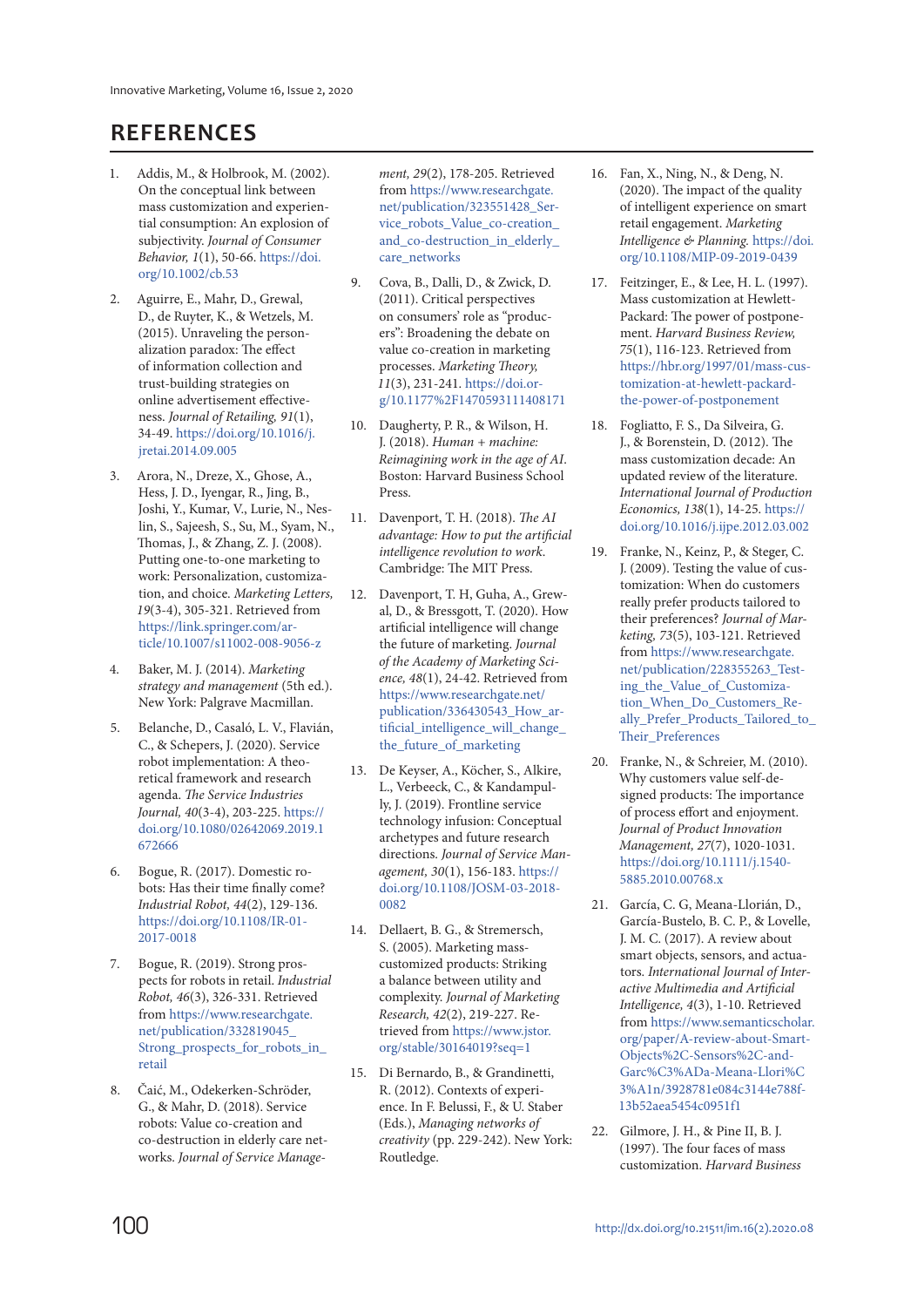Review, 75(1), 91-101. Retrieved from https://hbr.org/1997/01/thefour-faces-of-mass-customization

- 23. Gilmore, J. H., & Pine II, B. J. (2000). Markets of one: Creating customer-unique value through mass customization. Boston: Harvard Business School Press.
- 24. Han, K. S., & Noh, M. H. (1999). Critical failure factors that discourage the growth of electronic commerce. International Journal of Electronic Commerce, 4(2), 25- 43. https://doi.org/10.1080/108644 15.1999.11518363
- 25. Haug, A., Hvam, L., & Mortensen, N. H. (2012). Definition and evaluation of product configurator development strategies. Computers in Industry, 63(5), 471-481. https://doi.org/10.1016/j.compind.2012.02.001
- 26. Horvitz, E., & Mulligan, D. (2015). Data, privacy, and the greater good. Science, 349(6245), 253-255.
- 27. Huang, M. H., & Rust, R. T. (2018). Artificial intelligence in service. Journal of Service Research, 21(2), 155-172. https://doi.org/10.1177%2F1094670517752459
- 28. Kaartemo, V., & Helkkula, A. (2018). A systematic review of artificial intelligence and robots in value co-creation: Current status and future research avenues. Journal of Creating Value, 4(2), 211-228. Retrieved from https://www.researchgate.net/ publication/328065375\_A\_Systematic\_Review\_of\_Artificial\_Intelligence\_and\_Robots\_in\_Value\_ Co-creation\_Current\_Status\_and\_ Future\_Research\_Avenues
- 29. Kaplan, A., & Haenlein, M. (2019). Siri, Siri, in my hand: who's the fairest in the land? On the interpretations, illustrations, and implications of artificial intelligence. Business Horizons, 62(1), 15-25. https://doi.org/10.1016/j. bushor.2018.08.004
- 30. Kietzmann, J., Paschen, J., & Treen, E. (2018). Artificial intelligence in advertising: How marketers can leverage artificial intelligence along the consumer journey. Journal of Advertising Research, 58(3), 263-267. Re-

trieved from https://www.warc. com/content/paywall/article/jar/ artificial-intelligence-in-advertising-how-marketers-can-leverageartificial-intelligence-along-theconsumer-journey/123252

- 31. Kotha, S. (1995). Mass customization: Implementing the emerging paradigm for competitive advantage. Strategic Management Journal, 16(S1), 21-42. https://doi. org/10.1002/smj.4250160916
- 32. Kotler, P. (1965). Diagnosing the marketing takeover. Harvard Business Review, 43(6), 70-72. Retrieved from https://www.scholars. northwestern.edu/en/publications/diagnosing-the-marketingtakeover
- 33. Kotler, P., & Armstrong, G. (2018). Principles of marketing (17th ed.). Harlow: Pearson Education.
- 34. Kramer, T. (2007). The effect of measurement task transparency on preference construction and evaluations of personalized recommendations. Journal of Marketing Research, 44(2), 224-233. https://doi. org/10.1509%2Fjmkr.44.2.224
- 35. Kumar, V., Rajan, B., Venkatesan, R., & Lecinski, J. (2019). Understanding the role of artificial intelligence in personalized engagement marketing. California Management Review, 61(4), 135-155. https://doi.org /10.1177%2F0008125619859317
- 36. Lake, K. (2018). Stitch Fix's CEO on selling personal style to the mass market. Harvard Business Review, 96(3), 35-40. Retrieved from https://hbr.org/2018/05/ stitch-fixs-ceo-on-selling-personal-style-to-the-mass-market
- 37. Larivière, B., Bowen, D., Andreassen, T. W., Kunz, W., Sirianni, N. J., Voss, C., Wünderlich, N. W., & De Keyser, A. (2017). "Service Encounter 2.0": An investigation into the roles of technology, employees and customers. Journal of Business Research, 79, 238-246. https://doi. org/10.1016/j.jbusres.2017.03.008
- 38. Levitt, T. (1960). Marketing myopia. Harvard Business Review, 38(4), 45-56.
- 39. Levitt, T. (1976). Industrialization of service Harvard Business Review, 54(5), 63-74. Retrieved from https://hbr.org/1976/09/theindustrialization-of-service
- 40. Lillis, C. M., & McIvor, B. J. (1985). MDSSs at General Electric: Implications for the 1990s from experiences in the 1970s and 1980s. In R. D. Buzzell (Ed.), Marketing in the electronic age (pp. 89-106). Cambridge: Harvard University Press.
- 41. Lin, W., Yueh, H.-P., Wu, H.-Y., & Fu, L.-C. (2014). Developing a service robot for a children's library: A design-based research approach. Journal of the Association for Information Science and Technology, 65(2), 290-301. Retrieved from https://www.researchgate. net/publication/259535590\_ Developing\_a\_Service\_Robot for a Children's Library A Design-Based\_Research\_Approach
- 42. Longoni, C., Bonezzi, A., & Morewedge, C. (2019). Resistance to medical artificial intelligence. Journal of Consumer Research, 46(4), 629-50. https://doi. org/10.1093/jcr/ucz013
- 43. Luce, L. (2019). Artificial intelligence for fashion: How AI is revolutionizing the fashion industry. New York: Apress.
- 44. Maass, W., & Varshney, U. (2008). Preface to the focus theme section: "Smart products". Electronic Markets, 18(3), 211-215. Retrieved from https:// www.tandfonline.com/doi/ abs/10.1080/10196780802265645
- 45. Malone, T. W. (2018). How human-computer "superminds" are redefining the future of work. MIT Sloan Management Review, 59(4), 34-41. Retrieved from https://sloanreview.mit.edu/ article/how-human-computersuperminds-are-redefining-thefuture-of-work/
- 46. Marinova, D., de Ruyter, K., Huang, M.-H., Meuter, M. L., & Challagalla, G. (2017). Getting smart: Learning from technologyempowered frontline interactions. Journal of Service Research, 20(1), 29-42. https://doi.org /10.1177%2F1094670516679273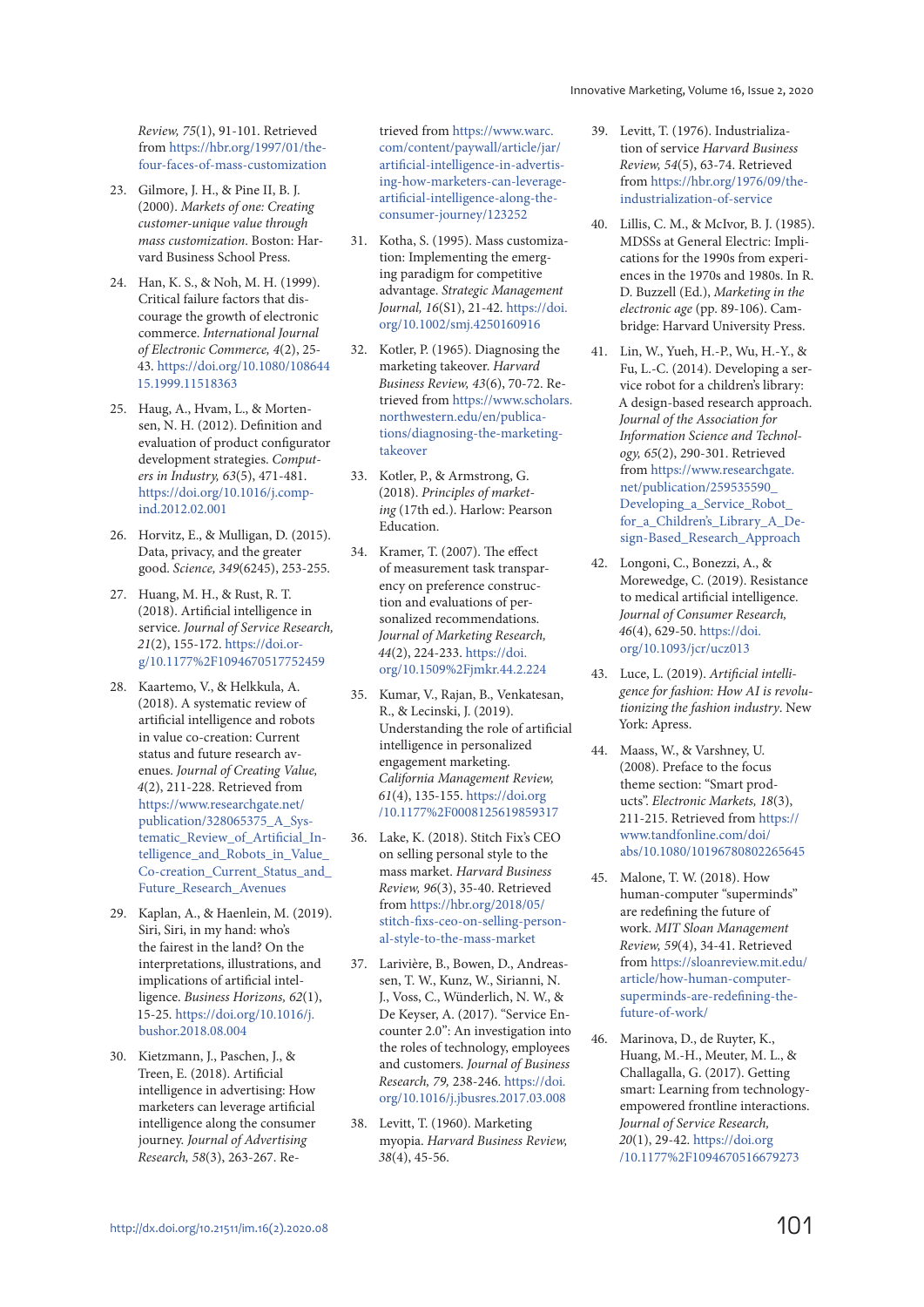- 47. Marr, B., & Ward, M. (2019). Artificial intelligence in practice: How 50 successful companies used AI and machine learning to solve problems. Chichester: Wiley.
- 48. Martin, N., & Morich, K. (2011). Unconscious mental processes in consumer choice: Toward a new model of consumer behavior. Journal of Brand Management, 18(7), 483-505. Retrieved from https:// link.springer.com/article/10.1057/ bm.2011.10
- 49. Matzler, K., Waiguny, M., & Füller, J. (2007). Spoiled for choice: Consumer confusion in Internet-based mass customization. Innovative Marketing, 3(3), 7-18. Retrieved from https://businessperspectives. org/images/pdf/applications/ publishing/templates/article/assets/1867/im\_en\_2007\_03\_Matzler.pdf
- 50. McLean, G., & Osei-Frimpong, K. (2019). Hey Alexa… Examine the variables influencing the use of artificial intelligent in-home voice assistants. Computers in Human Behavior, 99, 28-37. https://doi. org/10.1016/j.chb.2019.05.009
- 51. Meyer, G. G., Främling, K., & Holmström, J. (2009). Intelligent products: A survey. Computers in Industry, 60(3), 137-148. https://doi.org/10.1016/j.compind.2008.12.005
- 52. Modi, D., & Zhao, L. (2019). Trunk Club: Revolutionizing the retail model in fashion. In B. Jin, & E. Cedrola (Eds.), Process innovation in the global fashion industry (pp. 99-121). New York: Palgrave Pivot.
- 53. Pagallo, U. (2013). Robots in the cloud with privacy: A new threat to data protection? Computer Law & Security Review, 29(5), 501-508. https://doi.org/10.1016/j. clsr.2013.07.012
- 54. Pee, L. G., Pan, S. L., & Cui, L. (2019). Artificial intelligence in healthcare robots: A social informatics study of knowledge embodiment. Journal of the Association for Information Science and Technology, 70(4), 351-369. Retrieved from https://www.researchgate.net/ publication/329968655\_Artifi-

cial\_intelligence\_in\_healthcare robots\_A\_social\_informatics\_ study\_of\_knowledge\_embodiment

- 55. Peppers, D., & Rogers, M. (1993). The one-to-one future: Building relationships one customer at a time. New York: Century Doubleday.
- 56. Pine II, B. J. (1993). Mass customization: The new frontier in business competition. Boston: Harvard Business School Press.
- 57. Porter, M. E., & Heppelmann, J. E. (2014). How smart, connected products are transforming competition. Harvard Business Review, 92(11), 64-88. Retrieved from https://hbr.org/2014/11/ how-smart-connected-productsare-transforming-competition
- 58. Prahalad, C. K., & Ramaswamy, V. (2004). The future of competition: Co-creating unique value with customers. Boston: Harvard Business School Press.
- 59. Robinson, S., Orsingher, C., Alkire, L., De Keyser, A., Giebelhausen, M., Papamichail, K. N., Shams, P., & Temerak, M. S. (2019). Frontline encounters of the AI kind: An evolved service encounter framework. Journal of Business Research. https://doi.org/10.1016/j. jbusres.2019.08.038
- 60. Schwab, K. (2017). The fourth industrial revolution. New York: Crown Business.
- 61. Shen, A. (2014). Recommendations as personalized marketing: Insights from customer experiences. Journal of Services Marketing, 28(5), 414-427. Retrieved from https://www.semanticscholar. org/paper/Recommendationsas-personalized-marketing%3Ainsights-Shen/25999e994e588410a bcb22758f590b7c185b780c
- 62. Simonson, I. (2005). Determinants of customers' responses to customized offers: Conceptual framework and research propositions. Journal of Marketing, 69(1), 32-45. Retrieved from https://www.researchgate.net/ publication/4812337\_Determinants of Customers' Responses to\_Customized\_Offers\_Conceptual Framework and Research Propositions
- 63. Sohn, K., & Kwon, O. (2019). Technology acceptance theories and factors influencing artificial intelligence-based intelligent products. Telematics and Informatics, 47, 1-14. https://doi. org/10.1016/j.tele.2019.101324
- 64. Steinhoff, L., Arli, D., Weaven, S., & Kozlenkova, I. V. (2019). Online relationship marketing. Journal of the Academy of Marketing Science, 47(3), 369-393. Retrieved from https://link.springer.com/article/10.1007/s11747-018-0621-6
- 65. Sterne, J. (2017). Artificial intelligence for marketing: practical applications. Hoboken: Wiley.
- 66. Syam, N., Krishnamurthy, P., & Hess, J. D. (2008). That's what i thought i wanted? Miswanting and regret for a standard good in a mass-customized world. Marketing Science, 27(3), 379-397. https:// doi.org/10.1287/mksc.1070.0302
- 67. Tao, Q., & Xu, Y. (2018). Fashion subscription retailing: An exploratory study of consumer perceptions. Journal of Fashion Marketing and Management, 22(4), 494-508. https://doi.org/10.1108/JFMM-11- 2017-0123
- 68. Teichmann, K., Scholl-Grissemann, U., & Stokburger-Sauer, N. E. (2016). The power of codesign to bond customers to products and companies: The role of toolkit support and creativity. Journal of Interactive Marketing, 36, 15-30. https://doi.org/10.1016/j.intmar.2016.03.006
- 69. Tiihonen, J., & Felfernig, A. (2017). An introduction to personalization and mass customization. Journal of Intelligent Information Systems, 49(1), 1-7. Retrieved from https:// link.springer.com/article/10.1007/ s10844-017-0465-4
- 70. Tomiyama, T., Lutters, E., Stark, R., & Abramovici, M. (2019). Development capabilities for smart products. CIRP Annals, 68(2), 727-750. https://doi.org/10.1016/j. cirp.2019.05.010
- 71. Ustundag, A., & Cevikcan, E. (2017). Industry 4.0: Managing the digital transformation. Cham: Springer.